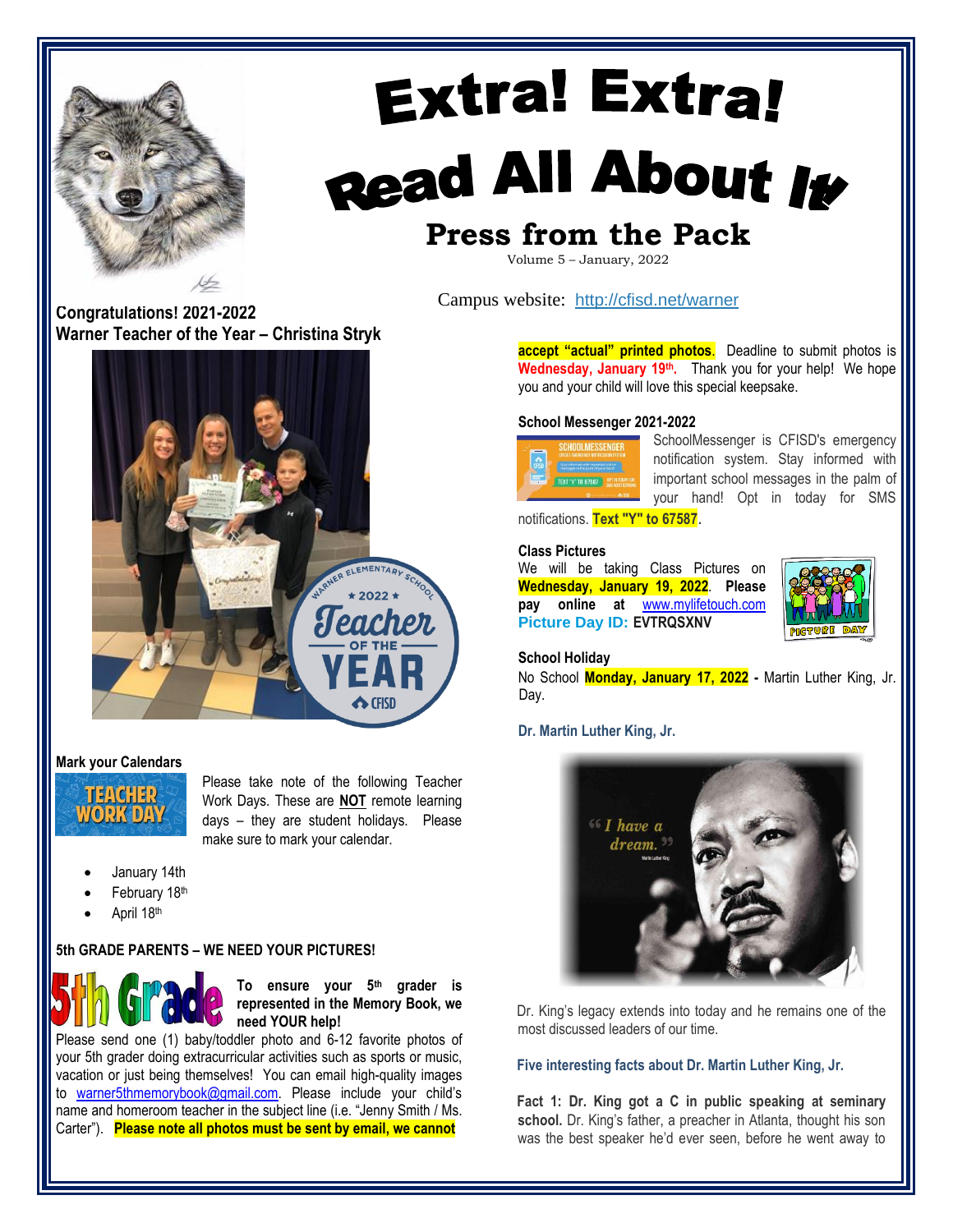seminary school. But in his first year of seminary school in Chester, Pennsylvania, one of Dr. King's professor[s](http://www.thekingcenter.org/archive/document/mlks-transcript-crozer-theological-seminary) [gave him a C in a public](http://www.thekingcenter.org/archive/document/mlks-transcript-crozer-theological-seminary)  [speaking course!](http://www.thekingcenter.org/archive/document/mlks-transcript-crozer-theological-seminary) In his third and final year, Dr. King was valedictorian with straight A's.

**Fact 2: While at Crozer Theological Seminary, Dr. King was introduced to the teachings and philosophies of Mohandas Gandhi.** Dr. King entered Crozer in the fall of 1948, after Gandhi was assassinated. in January 1948 in India. In an interview, Dr. King sai[d](http://www.youtube.com/watch?v=PQayMdP79cg) [he attended a lecture from the president of Howard University](http://www.youtube.com/watch?v=PQayMdP79cg) [giv](http://www.youtube.com/watch?v=PQayMdP79cg)en in Philadelphia about Gandhi, and he immediately became "deeply influenced" by the philosophy of nonviolence.

**Fact 3: Dr. King was virtually unknown when he was named as spokesman for the Montgomery Bus Boycott in 1955.** He had recently arrived in Alabama, and the leaders of the boycott, which was sparked by Rosa Parks' decision to keep her bus seat, wanted a newcomer to be the public voice of the movement. There were concerns that some rivalries within the movement could present problems, and Dr. King was picked as a bipartisan leader.

**Fact 4. Dr. King apparently improvised parts of the "I Have A Dream" speech in August 1963, including its title passage.** Clarence B. Jone[s](http://www.npr.org/2011/01/17/132905796/dream-speech-writer-jones-reflects-on-king-jr) [worked on the draft of the speech,](http://www.npr.org/2011/01/17/132905796/dream-speech-writer-jones-reflects-on-king-jr) which was being revised up to the time Dr. King took the podium. He says Dr. King's remarks were up in the air about 12 hours before he spoke, and the "dream" reference wasn't in the speech. Dr. King later added it live when singer Mahalia Jackson prompted him to speak about the "dream." In June 1963, Dr. King had talked about his dream in a speech in Detroit.

**Fact 5. When Dr. King was awarded the Nobel Peace Prize in 1964, at the time he was the youngest Peace Prize winner ever, at the age of 35.** Currently, [Malala Yousafzai](http://blog.constitutioncenter.org/2014/10/full-video-malala-yousafzais-liberty-medal-acceptance-speech/) [is](http://blog.constitutioncenter.org/2014/10/full-video-malala-yousafzais-liberty-medal-acceptance-speech/) the youngest winner on record; she was 17 when she won the prize in 2014. His acceptance speech in Norway included the famous statement, "I believe that unarmed truth and unconditional love will have the final word in reality. This is why right temporarily defeated is stronger than evil triumphant."

#### **Amazon Smile**

Do you shop on Amazon? Simply go to smile.amazon.com and type



**Warner Elementary PTO** in the search box. Once you select You shop. Amazon gives. Warner a portion of your purchase will be donated to Warner every

time you shop! You only have to designate Warner the first time, after that, you will go to smile.amazon.com each time to start your order. See attached flyer.

#### **Attendance**

Your child's success is directly related to excellent Roll Call! attendance. Our overall school attendance rate is an indicator on our state accountability rating and affects Warner's overall success. Students arriving after 8:40 a.m. are tardy. **Attendance is marked daily at 10:00 a.m.** Students who are absent should submit a written excuse (parent note or doctor's excuse) upon returning to school or you may email it to

Warner@cfisd.net. Excessive tardies/absences will be referred to the district's truancy officer.

**Note:** Due to district policy, we are **NOT** allowed to accept emails as excuse notes. We must have a Doctor Note or Signed Note from a parent. You may scan a signed written note or doctor note to [warner@cfisd.net.](mailto:warner@cfisd.net)

#### **Credit by Exam**



Students in grades K-5 will have four opportunities during the school year to use "credit-by-exam" to accelerate to another grade level. Students will only have one opportunity to test for each grade level considered.

To apply to take the test to skip kindergarten, a student must be 5 by September 1, and registered in a CFISD school. To apply to take the test to skip grade 1, a student must be 6 by September 1, and enrolled in a CFISD school.

Students who earn scores of 80% or better on each component of the credit-by-exam will qualify to advance one grade. Only one grade level may be "skipped" each year. No retests will be given.

If you are interested in getting more information about credit-byexam, please contact the school counselor at 281-213-1650 extension 149110.

#### **Warner Spirit Nights**

Hey, Mom and Dad – Tired of Cooking? Then get together for Warner Elementary spirit nights. Take the pain out of making those evening dinners, and help give a little bit back to the school.



**Chick-Fil-A SPIRIT Night 1/18/21**

### **Electronic Communication**

Please refer to the following guidelines regarding communication:

- Newsletters and other communiqués will be distributed electronically. If you do not have access to e-mail, you may access weekly newsletters by going online to [www.cfisd.net/warner](http://www.cfisd.net/warner) click on "Newsletters".
- Parents of students that are here on campus will still need to check their child's backpack/binder daily for any graded papers or teacher communication.
- Additional flyers, etc. that cannot be sent electronically will be sent home on Tuesdays.

# **Follow Warner Elementary on Twitter @WarnerCFISD**